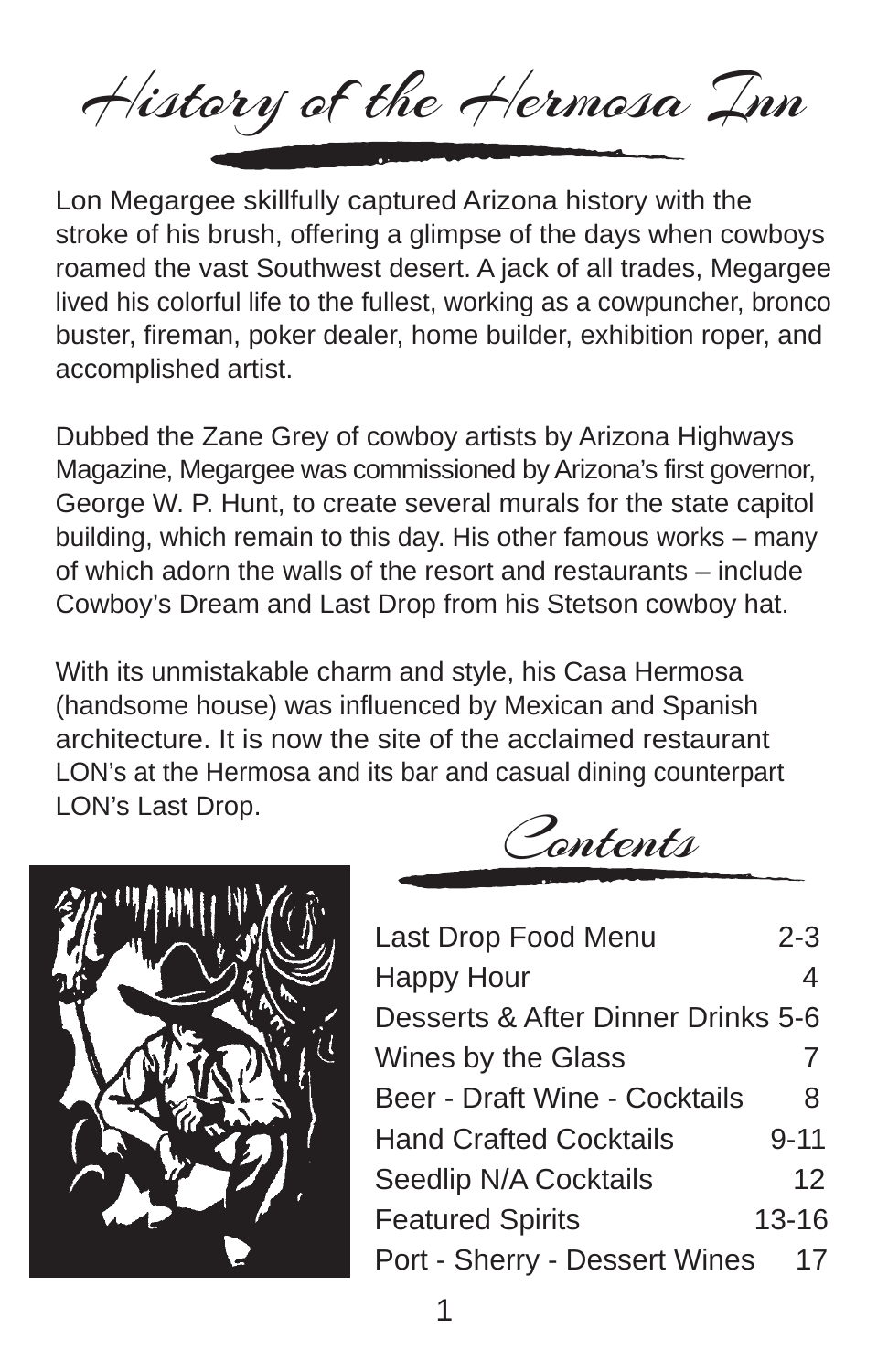

Served from 2 pm-Close

# **7 each -or- 3 for 18**

- ◆ Warm country olives
- ◆ Salt & vinegar popcorn
- $*$  Marinated cheese curds
- ◆ Honey roasted mixed nuts
- $\triangle$  Roasted red pepper hummus & pita chips
- $\bullet$  Vegetable crudité, truffle goat cheese dipping sauce



# **FROM THE CELLAR**

Artisan meats & cheeses, apples, olives, walnuts, stone ground mustard, seasonal jam, toasted Noble bread 24 Add carafe of wine 10

# **MEGARGEE TRIO**

Crispy corn tortilla chips, warm queso, guacamole, roasted salsa roja 18 (v)

## **SALT & VINEGAR FRIES**

Truffle goat cheese dipping sauce 11 (v)

# **MAITAKE MUSHROOM TEMPURA**

Blistered shishito peppers, misotamari-caramel dipping sauce 16 (v)

# **BAJA CRAB HUSH PUPPIES**

Cabbage-jalapeño slaw, kimchi aioli 21

# **LON'S CAVIAR\***

20 grams of select special kaluga caviar, house chips, citrus crema MKT

 $^*$ cooked to order, consuming raw or undercooked meats, poultry,  $^*$ seafood, shellfish, or eggs may increase your risk to foodborne illness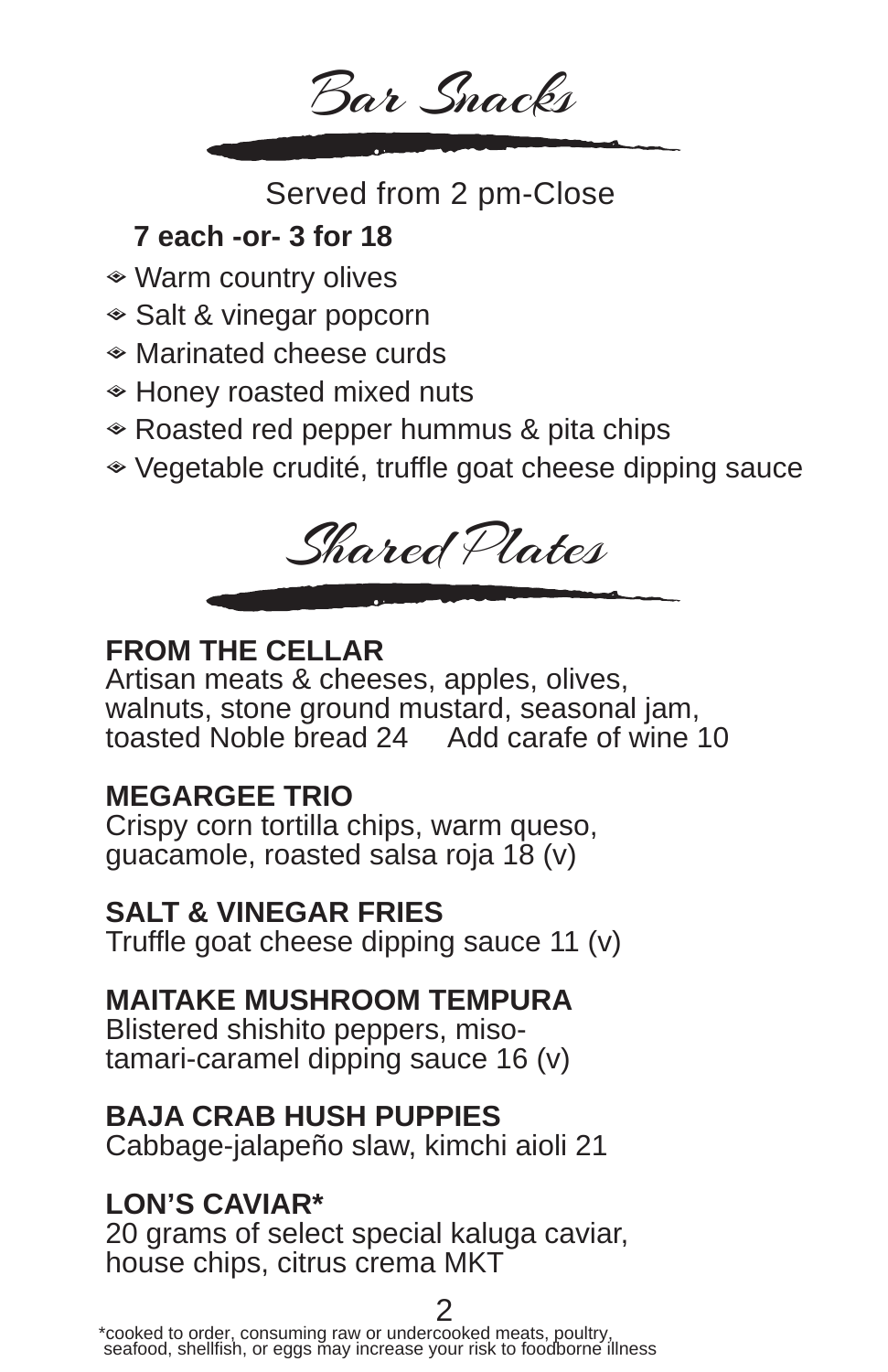Sliders, Tacos & Burgers

# **THREE BLACK ANGUS BEEF SLIDERS**\*

White cheddar, balsamic onions, garlic aioli, house pickles, toasted brioche 16

# **MACHACA BEEF TACOS**

Pickled onion, avocado crema, cotija cheese, pico de gallo 18

# **PATAGONIAN SHRIMP TACOS**

Green papaya slaw, pickled onion, lime-avocado crema 18

## **STETSON BURGER**\*

White cheddar, pickles, balsamic onion, lettuce, tomato, garlic aioli, choice of fries or salad 18 Add sunny egg\* 4 Add bacon 4



## **LON'S CAESAR**

Bob's gem lettuce, ancho croutons, shaved Grana Padano 14 Add anchovy 3

## **HERMOSA SALAD**

Organic field greens, tart apple, Crow's chèvre, blueberries, toasted hazelnuts, pomegranate vinaigrette 14 (gf)

# **ENHANCEMENTS**

- Chicken 8
- Steak\* 14
- Shrimp 12
- Salmon\* 14
- Ahi Tuna\* 16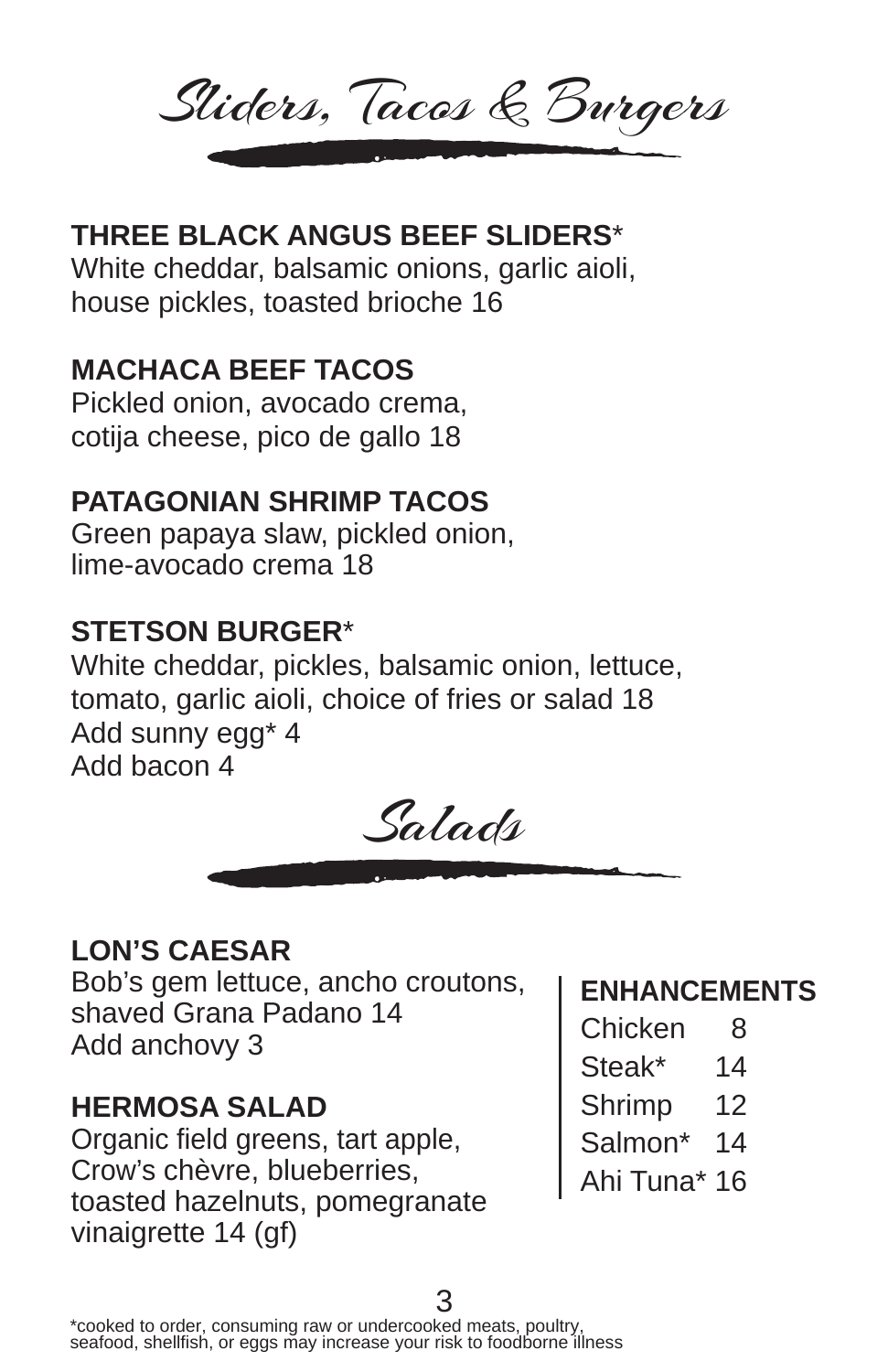

#### **MEGARGEE TRIO**

Corn chips, warm queso, guacamole, roasted salsa roja 13 (v)

**THREE BLACK ANGUS BEEF SLIDERS**\* White cheddar, balsamic onions, garlic aioli, house pickles 13

#### **MACHACA BEEF TACOS**

Pickled onion, avocado crema, cotija cheese, pico de gallo 14

## **CELLAR BOARD & CARAFE OF WINE**

Artisan meats & cheeses, apples, olives, walnuts, stone ground mustard, seasonal jam, Noble bread, and carafe of your choice 34

4 \*cooked to order, consuming raw or undercooked meats, poultry, seafood, shellfish, or eggs may increase your risk to foodborne illness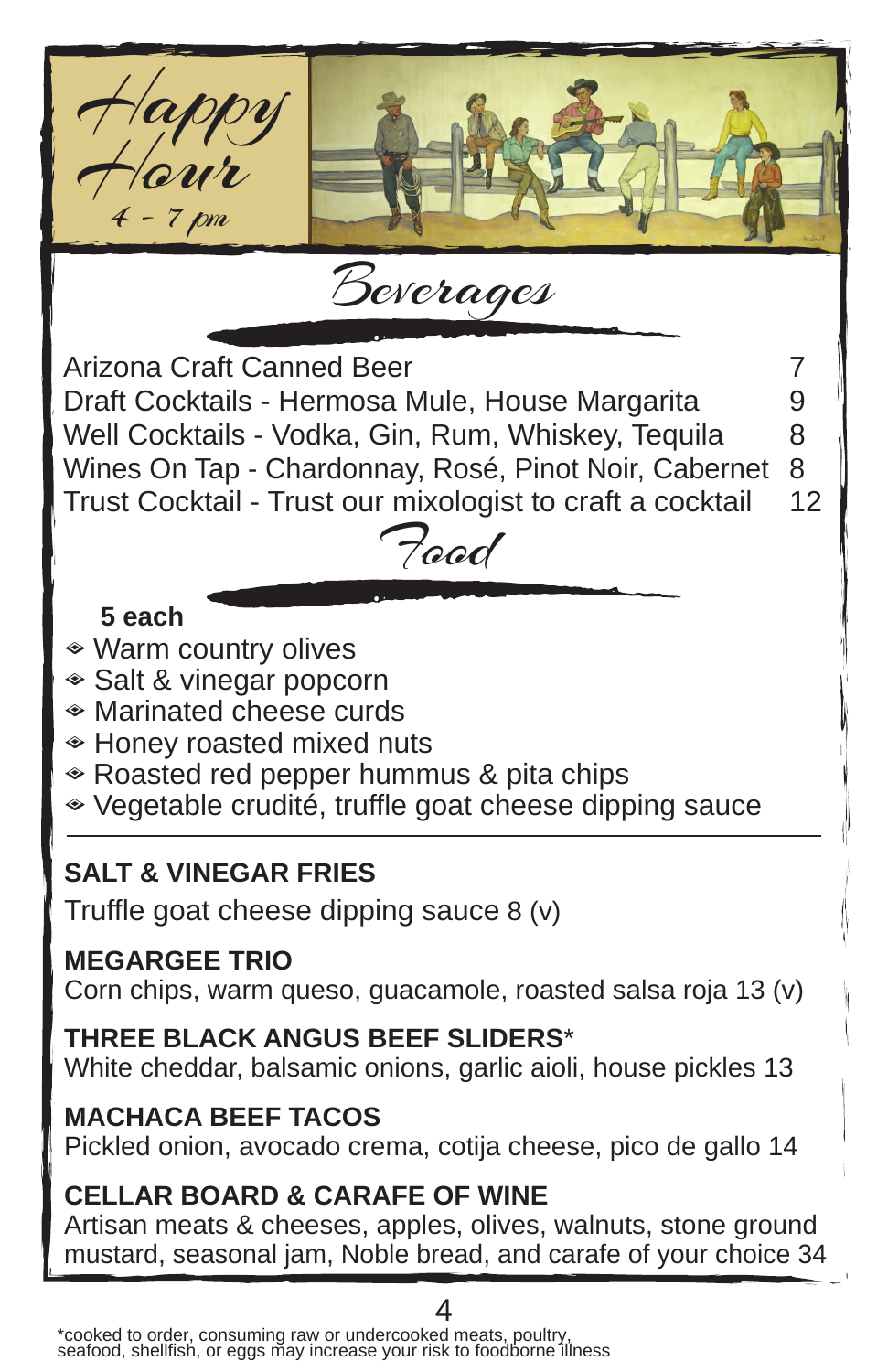Housemade Desserts

## **CHURRO TREE TO SHARE**

Mexican chocolate sauce, caramel sauce & passion fruit curd 19

## **JASMINE PANNA COTTA**

Marinated seasonal melon, ginger meringue, citrus gel, mint tuile 12

# **LON's CANDY BAR**

Milk chocolate mousse, soft caramel, chocolate crunch, streusel, butterpecan gelato 14

## **CHOCOLATE-OLIVE OIL BUDINO**

Pistachio "crackerjack", popcorn gelato, sea salt 13 (gf)

## **CORNMEAL CAKE**

Rum roasted pecans, yogurt foam, stone fruit compote, blood peach sorbet 13

## **GELATO OR SORBET**

Three scoops, seasonal selections and fresh berries 11 (gf)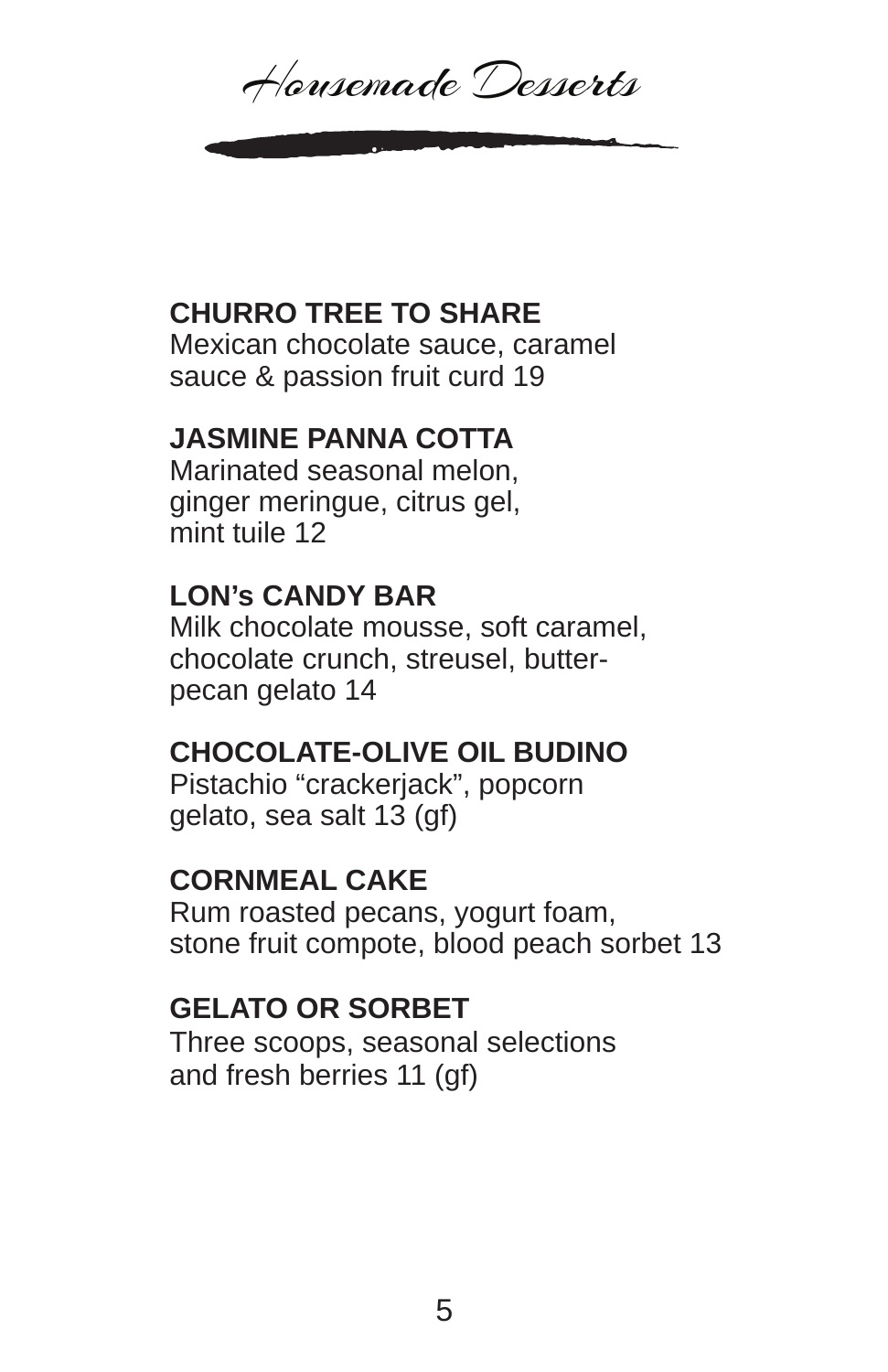After Dinner Drinks

#### **100 YEARS OF TAWNY PORT**

Taylor Fladgate, 4 decades 10-40 Years 50

#### **SWEET DREAMS**

Kahlua, Frangelico, vanilla liqueur, creme de cacao, bourbon caramel, cream 14

#### **HERMOSA NIGHTCAP**

Licor 43, brandy, Kahlua, coffee 14

#### **CITRUS GOT REAL**

Wheatly vodka, Licor 43, house-made limoncello, vanilla syrup, egg whites 15

#### **LIVIN' THE DREAMSICLE**

Orange & Vanilla infused AZ Mission vodka, orange juice, vanilla syrup, almond milk 15

#### **LON'S ESPRESSO-TINI**

Tres Generations añejo tequila, Kahlua, Baileys, crème de cacao, espresso (regular or decaf) 15

#### **LON'S IRISH COFFEE**

Limavady Irish whiskey, ROC2 cold brew coffee, whipped cream 15 Add Baileys \$3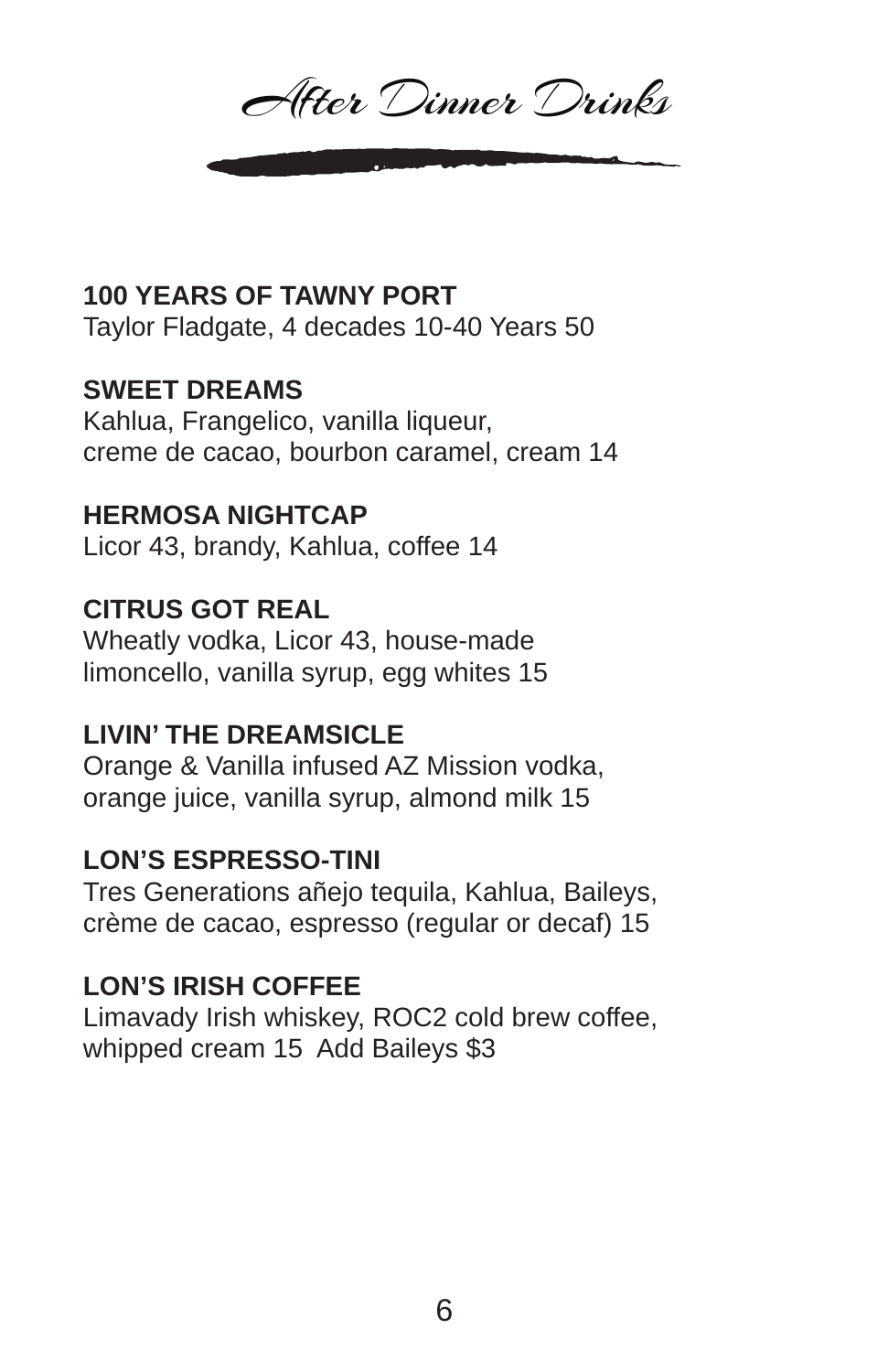Wines By The Cylass

| <b>BUBBLES</b>                                   |    |
|--------------------------------------------------|----|
| Belstar Prosecco, Italy                          | 9  |
| Campo Viejo Cave Brut Rose, Spain                | 9  |
| Roederer Estate Brut, Anderson Valley            | 15 |
| Chandon Brut, California                         | 12 |
| Veuve Clicquot "Yellow Label" Brut, Reims        | 30 |
| <b>WHITE</b>                                     |    |
| Long Meadow Ranch Rosé, Anderson Valley          | 13 |
| Prost Feinherb Riesling, Mosel                   | 11 |
| Mont Gravet Colombard, Côtes de Gascogne         | 10 |
| Benvolio Pinot Grigio, Friuli-Grave              | 9  |
| Whitehaven Sauvignon Blanc, Marlborough          | 11 |
| Cade Sauvignon Blanc, Napa Valley                | 17 |
| The Pairing Sauvignon Blanc, California          | 13 |
| 1864 Castillo de Olite Chardonnay Navarra, Spain | 15 |
| Frog's Leap Chardonnay, Napa Valley              | 16 |
| Niner Chardonnay, Edna Valley, San Luis Obispo   | 13 |
| Rombauer Chardonnay, Carneros                    | 25 |
| <b>RED</b>                                       |    |
| <b>Truchard Pinot Noir, Carneros</b>             | 15 |
| Ken Wright Cellars Pinot Noir, Willamette Valley | 18 |
| Enroute "Les Pommes" Pinot Noir, Russian River   | 37 |
| Antinori Red Blend, Tuscany                      | 14 |
| Trivento "Golden Reserve" Malbec, Mendoza        | 13 |
| Markham Vineyards Merlot, Napa Valley            | 16 |
| Bodegas Juan Gil Monastrell, Jumilla             | 13 |
| <b>Truchard Cabernet, Carneros</b>               | 18 |
| Juggernaut "Hillside Cab", California            | 14 |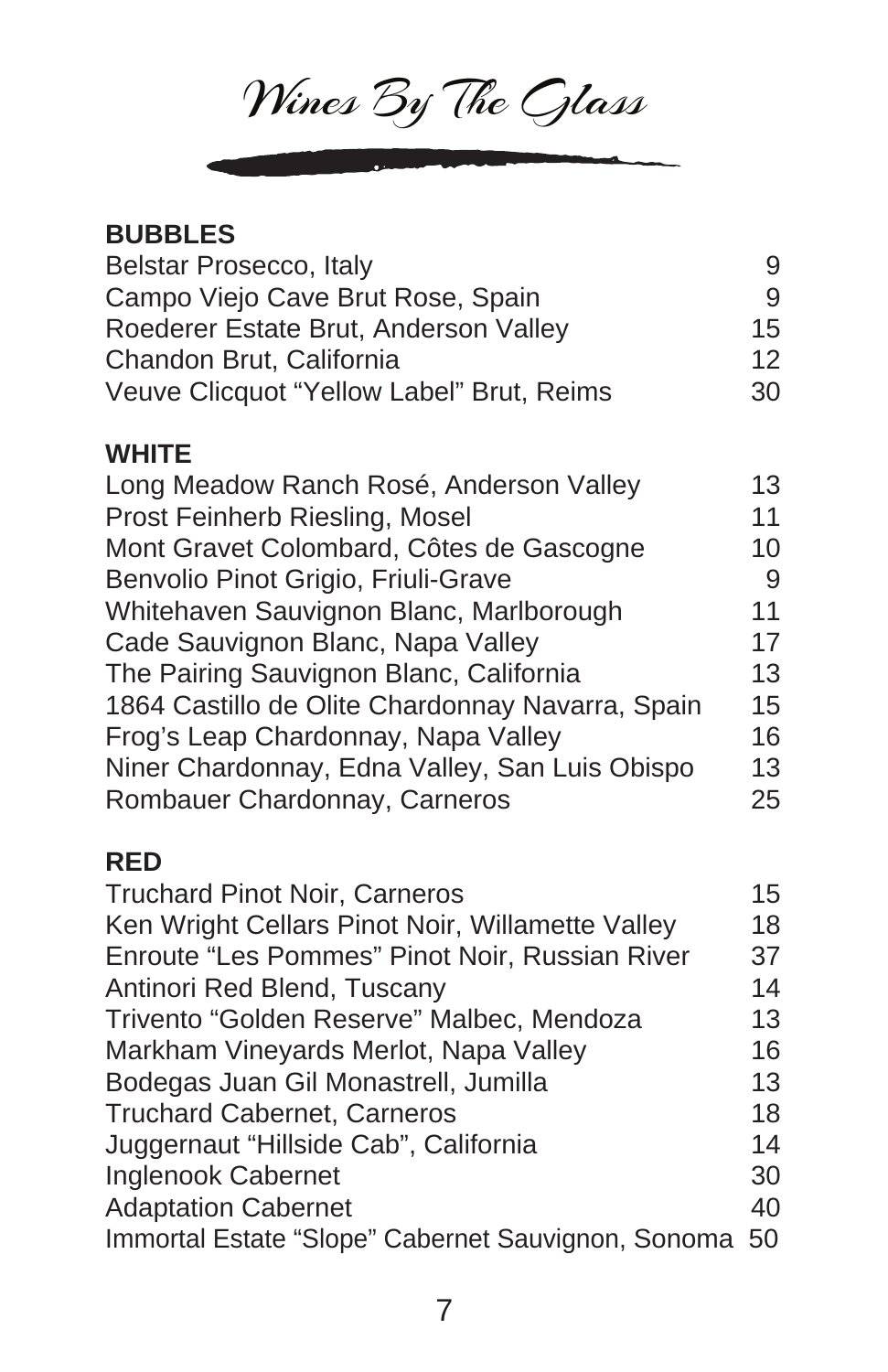Draft Beer

Barrio Brewing Co. Mocha Java Stout Mother Road Tower Station IPA Huss Brewing Co. Scottsdale Blonde Helton Valley Venom Pilsner Glass 8



Dark Horse Chardonnay - California Pomelo Wine Co. Ros - California Dark Horse Cabernet - California Old Soul Pinot Noir -California Glass 10 Carafe 30



**HERMOSA MULE** AZ Distilling Mission vodka & Big Marble Organics Ginger Beer Glass 12 Carafe 38

**HOUSE MARGARITA** 3 Amigos Blanco & Sun Orchard citrus

AZ Canned Beer

Cans<sup>8</sup>

State 48 Pilsner, Phoenix Four Peaks Peach Ale, Tempe Four Peaks "WOW" Wheat, Tempe Papago Orange Blossom Ale, Scottsdale Four Peaks Kiltlifter Scottish Ale, Tempe Mudshark Full Moon White, Lake Havasu Barrio Brewing Co Citrazona IPA, Tucson Mudshark Desert Magic IPA, Lake Havasu Huss Brewing Co Copper State IPA, Tempe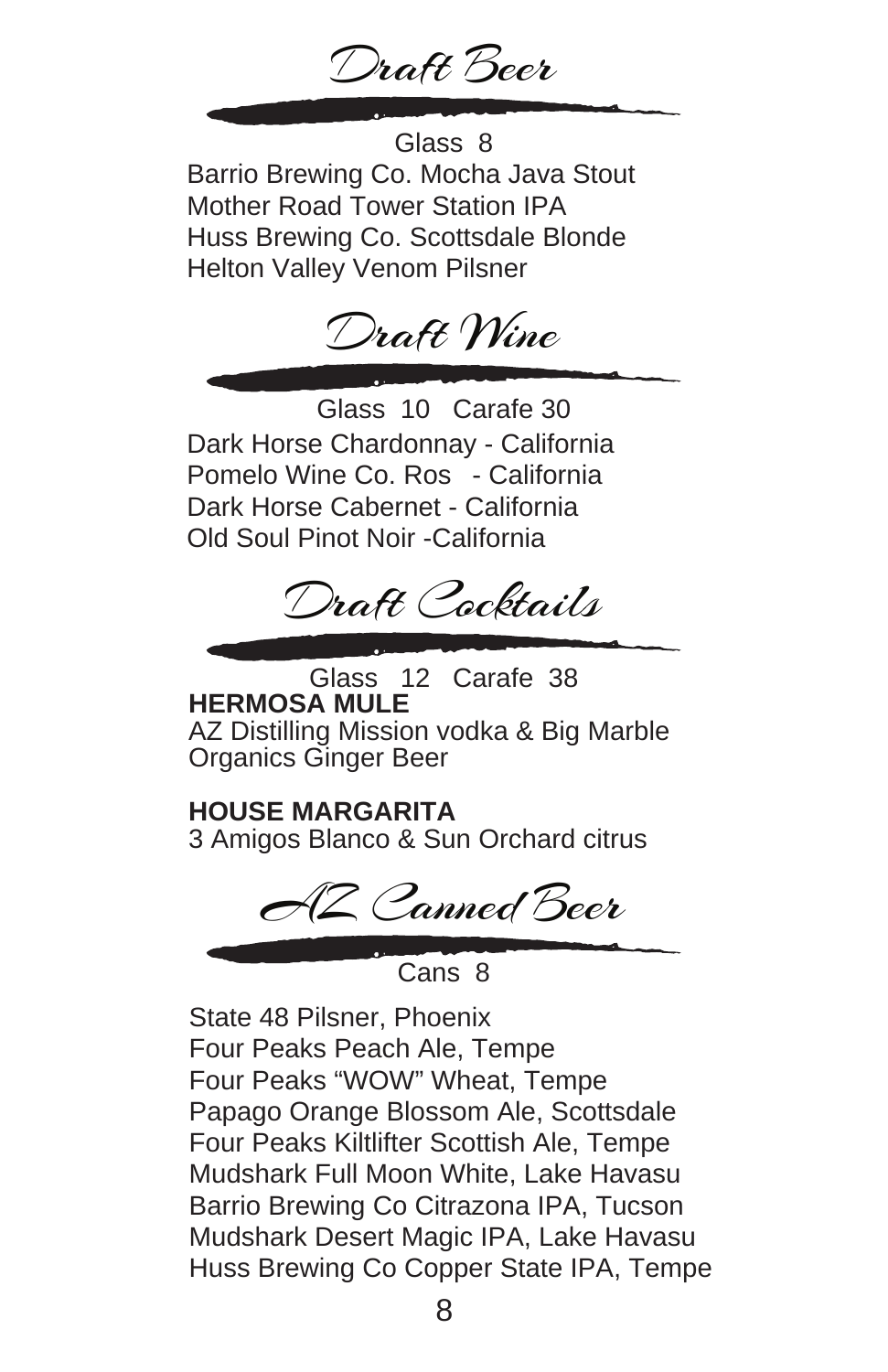House Bottled Cocktails

Each 15

### **LAST DROP**

High West Double Rye whiskey, Luxardo apricot, sweet vermouth, blood orange

# **THE STETSON**

El Silencio mezcal, curaçao, fresh lime juice, prickly pear, agave nectar

Last Drop Cocktails

Each 15

### **PRETTY IN PINK**

Hendricks gin, hibiscus syrup, lime, blackberries, raspberries

## **COCOJITO**

The Real McCoy 3 year rum, coconut, mint, lime

## **SEDONA SUNSET**

Blackberry infused Suncliffe Gin, St Germain, crème de cassis, lemon, thyme, egg white

## **EAST MEETS WEST**

Thumb Butte Bloody Basin bourbon, Luxardo, yuzu

## **BLOOMING SAGUARO**

Strawberry & Basil Infused Wheatly vodka, Campari, St. Germain, lemon, strawberry, kiwi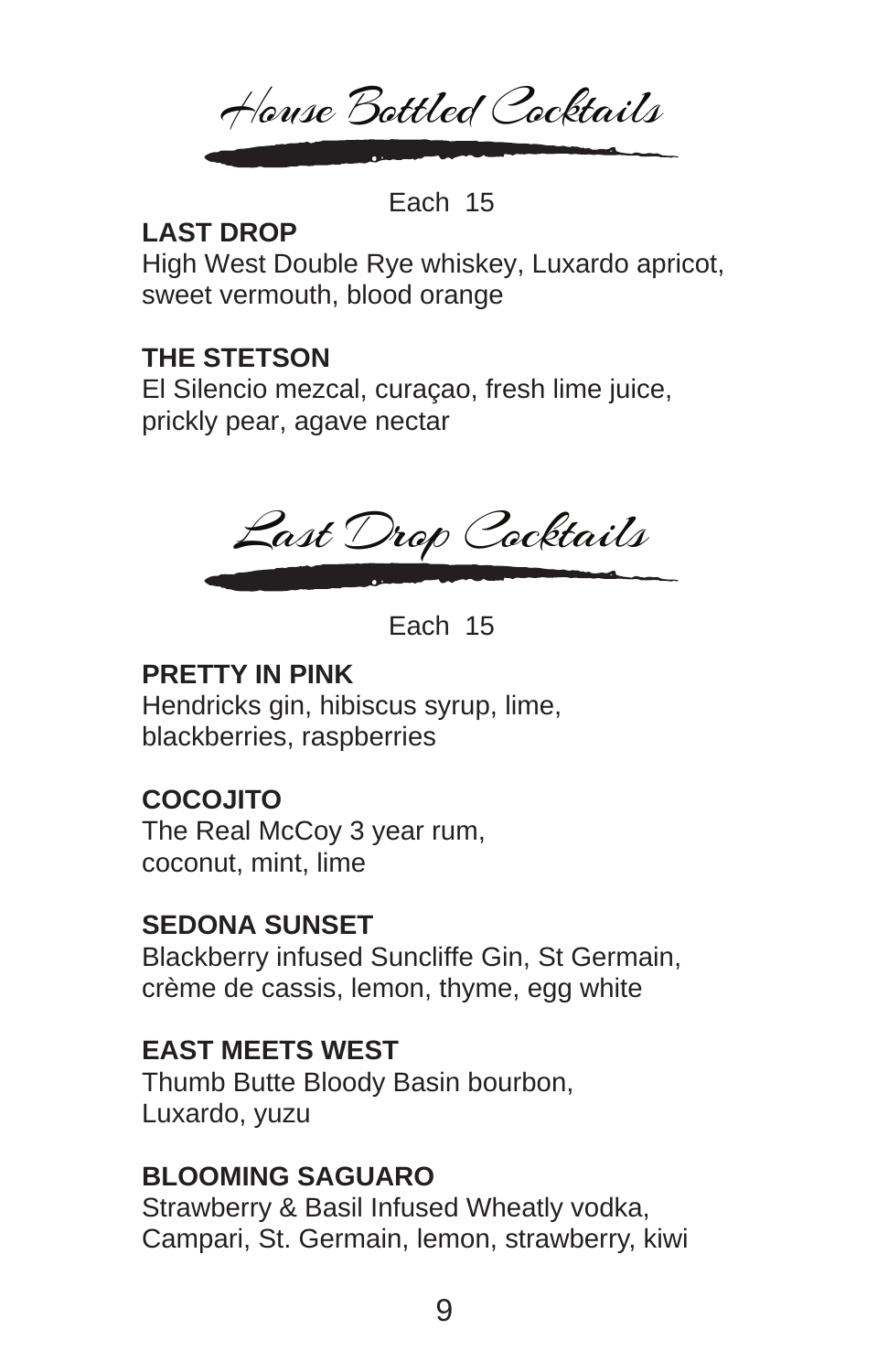Código 1530's Cocktails

## *Proudly featuring Código 1530's Tequila*

#### **BIKINI RITA** (125 calories)

Código Blanco, organic agave, lime juice 16

#### **WHISTLING CABALLERO**

Código Repo, WhistlePig Piggyback rye, WhistlePig maple syrup, orange bitters, black walnut bitters 20

#### **PINEAPPLE JALAPEÑO RANCH WATER**

Jalapeño & Pineapple infused Código Mezcal, lime, agave syrup, TopoChico 19

#### **SMOKING POINT**

Código Rosa, Código Mezcal, pomegranate, lime, agave, Peyschauds Bitters, egg white 19

## **PURPLE EMPEROR**

Butterfly pea flower infused Código Blanco, yellow chartreuse, Crème de Peche, lemon, agave 18



Código 1530's tequila begins with fully-matured agave, cooked in stainless steel ovens, fermented utilizing an organic family baker's yeast in Amatitán, and distilled twice in stills handmade by the distilling family themselves. Here at Lon's we have procured our own barrels of the Blanco and Reposado, so our Código has a flavor as unique as Lon himself.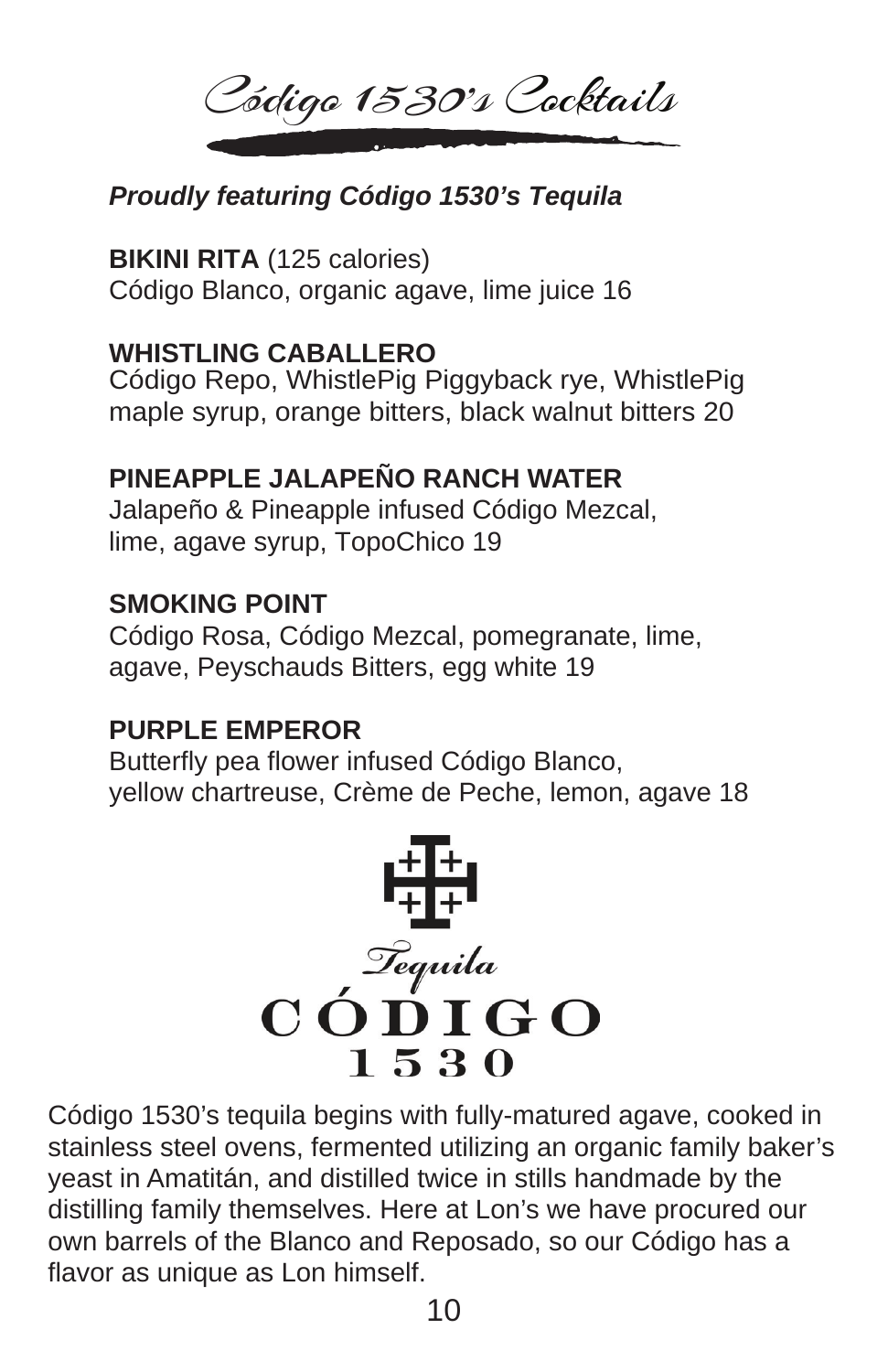WhistlePig Cocktails

# *Proudly featuring WhistlePig Rye Whiskey*

### **HOGWASH**

Barrel-aged and bacon-washed WhistlePig PiggyBack rye, sweet vermouth, Fee Brothers Aztec chocolate bitters 20

#### **OINK FASHIONED**

WhistlePig Farmstock, WhistlePig barrel-aged maple syrup, Angostura orange bitters 25

## **COWBOY'S DREAM**

Citrus infused PiggyBack Rye, agave, lemon, cranberry, egg white 18



# -RYE WHISKEY-

#### *Choose any WhistlePig Rye Choice Artisan ice or a neat flight*

| <b>THE PIG PEN</b><br>2 oz, served over Artisan Ice |     | <b>OFF TO MARKET</b><br>1 oz flight, choose 3 |
|-----------------------------------------------------|-----|-----------------------------------------------|
| WhistlePig PiggyBack                                | 18  | 9                                             |
| <b>WhistlePig Farmstock</b>                         | 23  | 12                                            |
| WhistlePig 10-year                                  | 28  | 14                                            |
| WhistlePig 12-year                                  | 35  | 18                                            |
| WhistlePig 15-year                                  | 65  | 33                                            |
| <b>WhistlePig Boss Hog-</b>                         |     |                                               |
| 'Lapulapu's Pacific' VIII                           | 130 | 65                                            |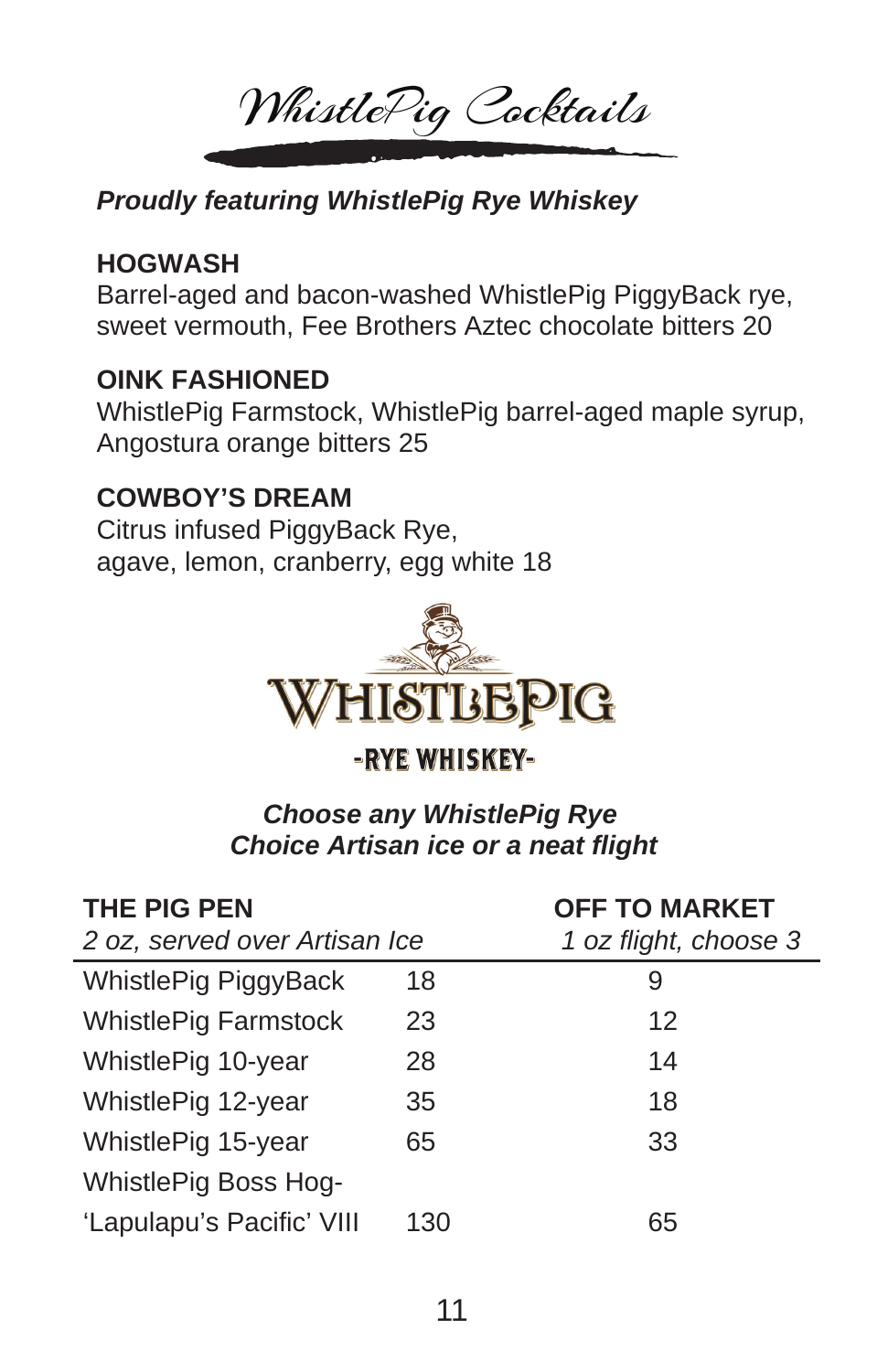Non-Alcoholic Cocktails

Each 12

# *Proudly featuring Seedlip Non-Alcolic Cocktails*

## **CACTUS BLOSSOM**

Seedlip Grove, agave, lime, prickly pear, soda

**OAXACAN SUMMER** Seedlip Grove, pineapple, lime, strawberry

**HONEY BEE** Seedlip Spice, honey-lavender syrup, lemon, ginger ale

## **DESERT DONKEY**

Seedlip Grove, Fever Tree ginger beer, fresh lime



*Seedlip was born using a small copper still and herbs from a garden. The result was the beginning of an idea to combine a farming heritage, love of nature, a copper still and forgotten recipes with the need for proper non-alcoholic options.*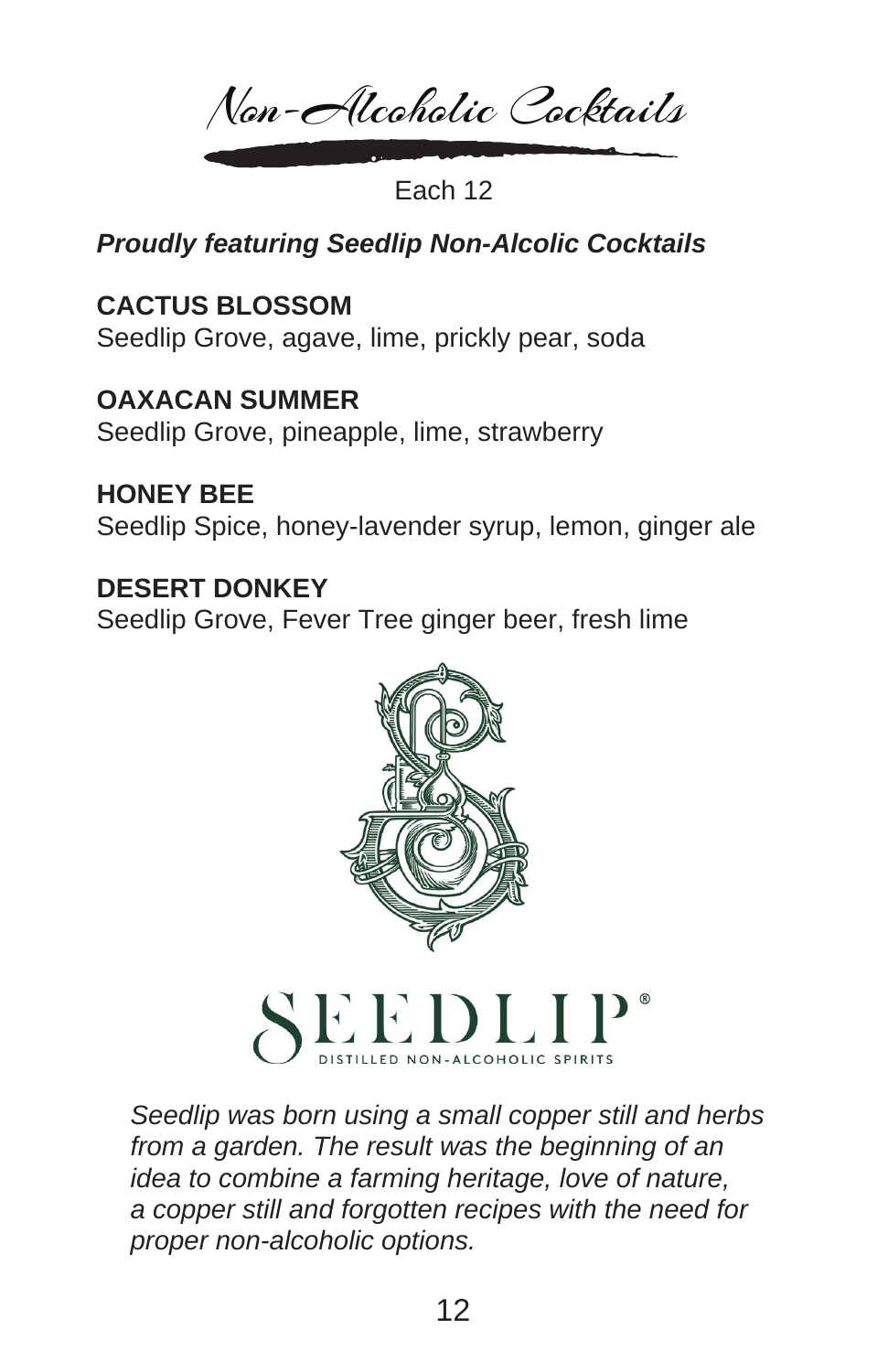Featured Whiskey

#### **BOURBON**

| 12                               |
|----------------------------------|
| 20                               |
| 25                               |
| 15                               |
| 30                               |
| 18                               |
| Cedar Ridge Iowa Bourbon 14      |
| 14                               |
| 13                               |
| 20                               |
| 15                               |
| 25                               |
| 14                               |
| 16                               |
| 16                               |
| 14                               |
| 15                               |
| Three Chord Pinot Noir Barrel 23 |
| 15                               |
|                                  |

#### **OTHER WHISKEY**

| Crown Royal                   | 12  |
|-------------------------------|-----|
| <b>Corsair 'Triple Smoke'</b> | 18  |
| <b>Jack Daniels</b>           | 10  |
| Kujira Single Grain           | 25  |
| Kujira Ryukyu                 | 100 |
| Ransom "The Emerald"          | 28  |
| Seagram's VO                  | 10  |
| Stranahan's Colorado          | 18  |
| Whippersnapper                | 12  |
|                               |     |

#### **RYE WHISKEY**

| 14  |
|-----|
| 14  |
| 25  |
| 20  |
| 15  |
| 11  |
| 15  |
| 18  |
| 23  |
| 28  |
| 35  |
| 65  |
| 130 |
|     |

#### **IRISH WHISKEY**

| Jameson                     | 14 |
|-----------------------------|----|
| <b>Limavady Single Malt</b> | 20 |
| Midleton                    | 55 |
| Redbreast 12 year           | 18 |
| <b>Tullamore Dew</b>        | 12 |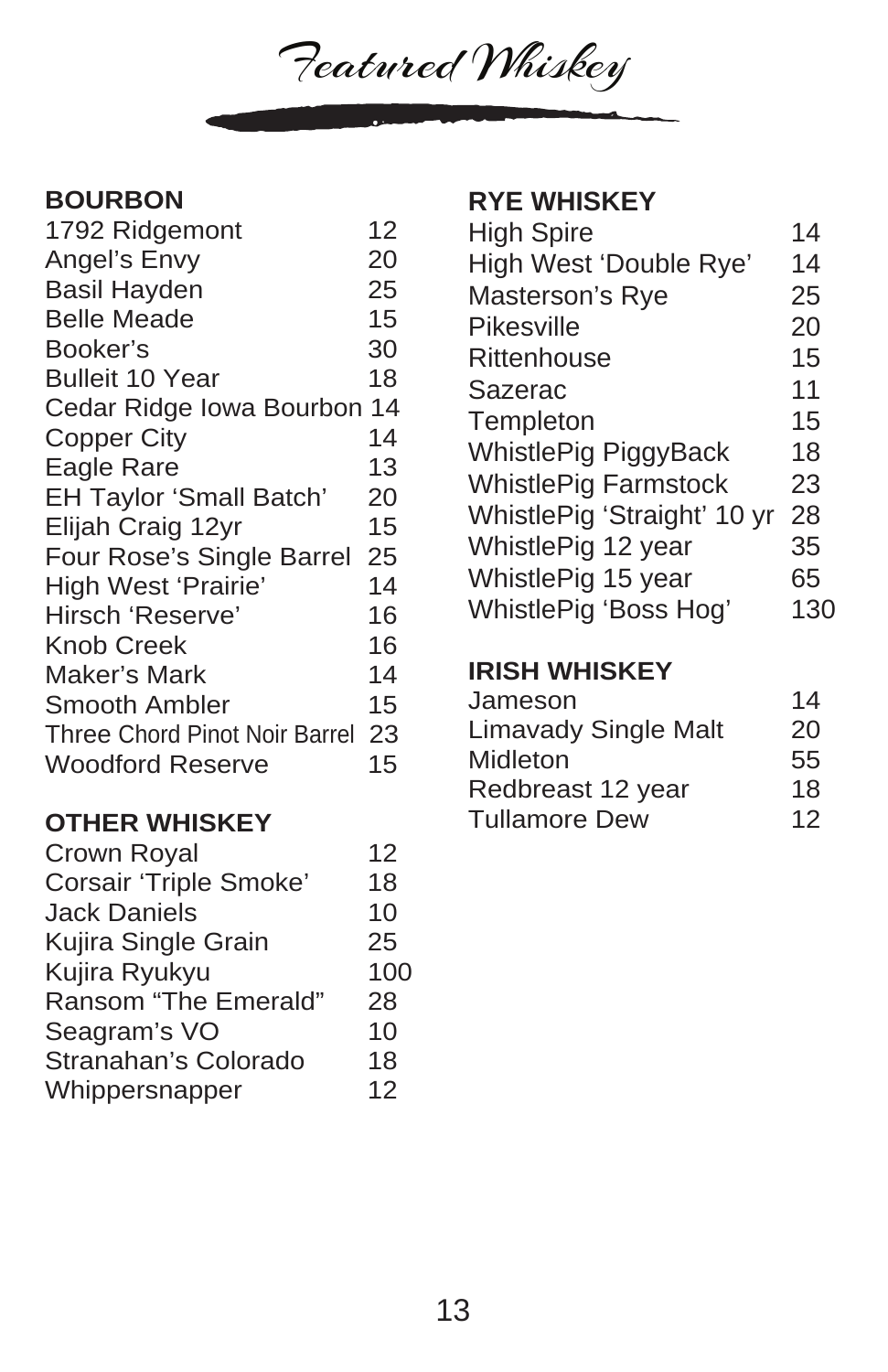

# **SPEYSIDE ISLAY**

*Speyside Scotches tend to be lighter with apple and dried fruit notes.*

| Balvenie Rum Cask 14yr | 25 |
|------------------------|----|
| Balvenie 21yr Portwood | 70 |
| Glenfiddich 12yr       | 15 |
| Glenlivet 12yr         | 14 |
| Macallan 12yr          | 20 |
| Macallan 18yr          | 80 |
| MacPhail's Tamdhu 8yr  | 18 |

## **OTHER HIGHLAND**

*Highland malts are varied but tend to be rugged, dry & spicy*

| 20                           |
|------------------------------|
| 18                           |
| 18                           |
| Glenmorangie Quinta Ruben 18 |
| Glenmorangie Nectar D'or 18  |
| 18                           |
| 24                           |
|                              |

*Malts from the Isle of Islay tend to be aggressive & heavily peated*

| <b>Bruichladdich Unpeated</b>    | 20 |
|----------------------------------|----|
| Bruichladdich 10 Yr Charlotte 25 |    |
| Caol Ila 12yr                    | 20 |
| Lagavulin 16yr                   | 22 |
| Laphroaig 'Quarter Cask'         | 20 |

## **LOWLAND**

*Lowland Scotches are known for mild heather-honey flavors.*

Auchentoshan 3 Wood 20

## **BLENDED WHISKEYS**

*Generally gentler than single malts, they are smooth & elegant* 

| Dewars               | 12 |
|----------------------|----|
| Johnnie Walker Black | 15 |
| Johnnie Walker Blue  | 50 |
| Scotchdale 8yr       | 18 |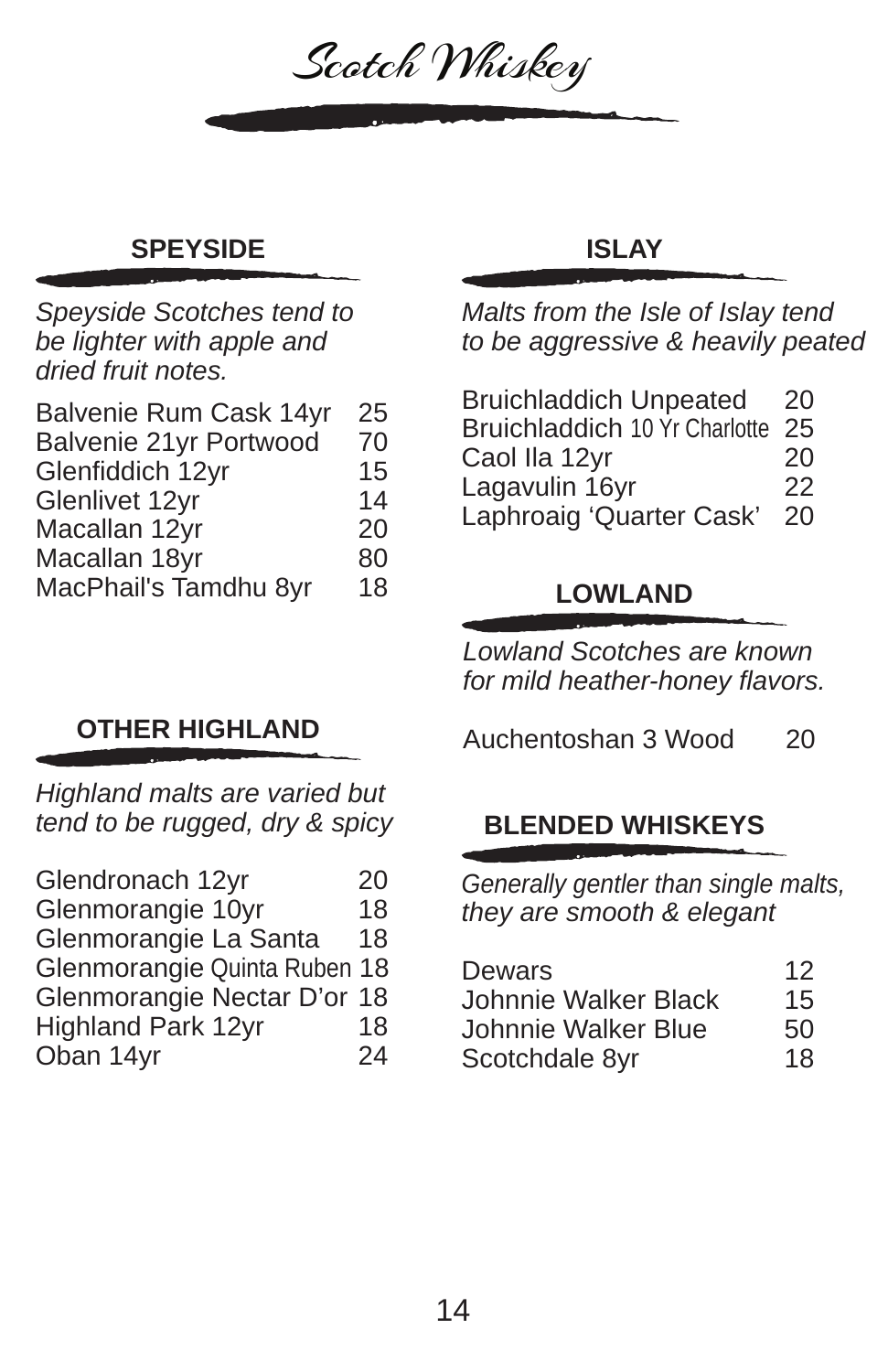

*Lowlands has a shorter growing cycle, giving Tequila an earthy and herbaceous - often spicier- flavor.*

#### **Blanco**

| Herradura<br>Fortaleza            | 12<br>20 |
|-----------------------------------|----------|
| Reposado<br>El Mayor              | 12       |
| <u>Añeio</u><br><b>Casa Noble</b> | 16       |

# **LOWLANDS, CENTRAL BLEND OF LOW & HIGHLAND**

| Cincoro Blanco       | 30 |
|----------------------|----|
| Cincoro Reposado     | 40 |
| Cincoro Añejo        | 50 |
| Código 1530 Blanco   | 20 |
| Código 1530 Reposado | 30 |
| Código 1530 Rosa     | 25 |
| Código 1530 Anejo    | 35 |

## **HIGHLANDS LOS ALTOS MEZCAL**

*Highland agave are larger with a longer growing cycle, making them sweeter, fruitier and floral.*

#### **Blanco**

Don Julio 15

#### **Reposado**

| Cazadores  | 15 |
|------------|----|
| Clase Azul | 55 |
| Don Julio  | 20 |

#### **Añejo**

| Don Julio        | 25 |
|------------------|----|
| Don Julio '1942' | 45 |

#### **Extra Añejo**

El Tesoro 'Paradiso' Aged five years in French oak ex-Cognac barrels 30

*Mezcal can be from many agave species, either cultivated or foraged from the wild. The mesquite cooking process gives it iconic smoky flavor.*

| El Silencio Espadin   | 13 |
|-----------------------|----|
| Naran Espadin         | 14 |
| Código Artesenal-     |    |
| Espadin / Tobala      | 25 |
| Madre Espadin         | 15 |
| <b>Madre Ensemble</b> | 20 |
| Metiche 49 SalAmiana  | 17 |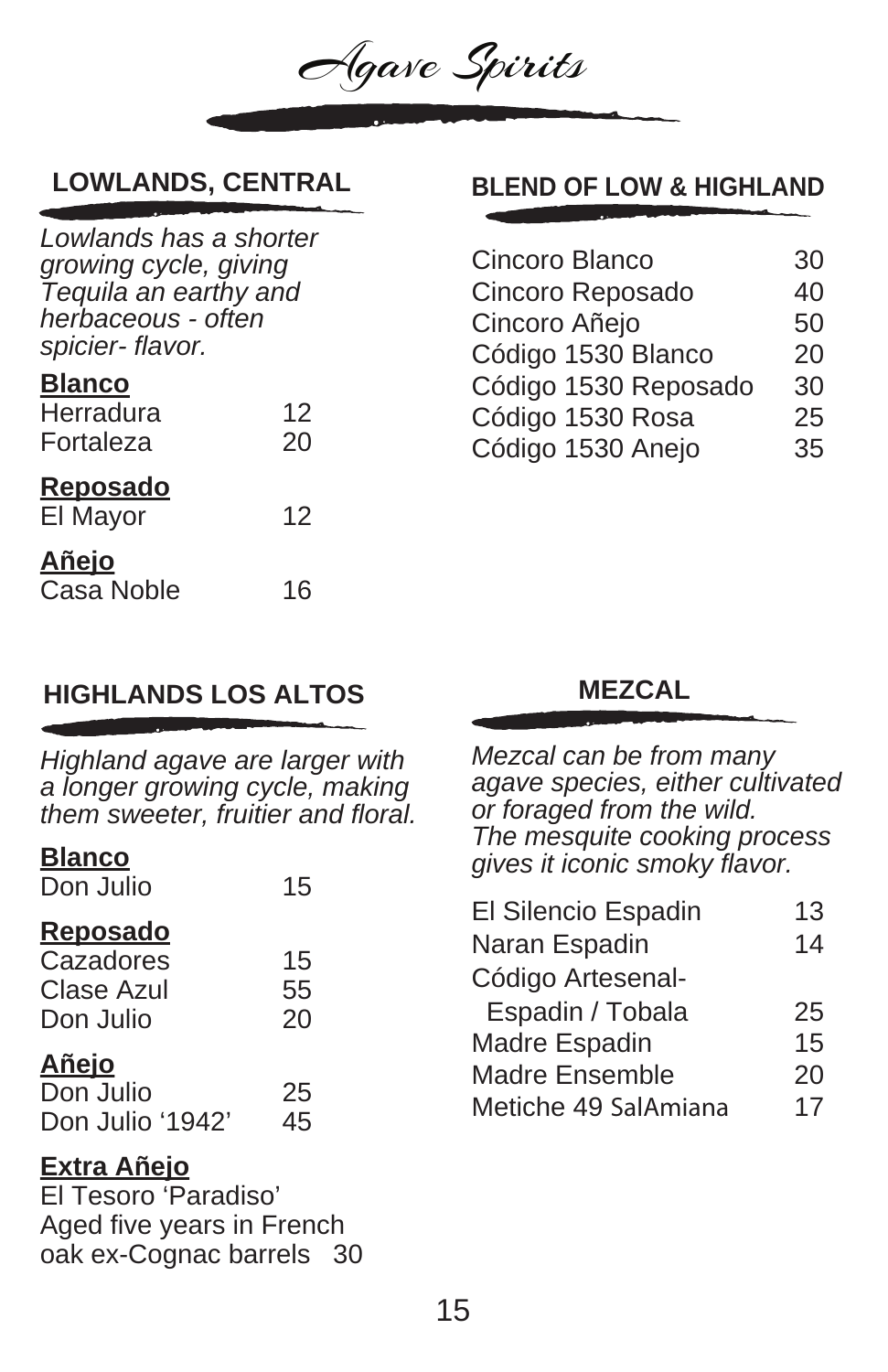Featured Spirits

#### **VODKA**

| , , , , ,<br>AZ Distilling 'Mission'<br><b>Belvedere</b><br>Chopin<br><b>Grey Goose</b><br>Hangar One<br>Hangar One Citron<br>Hangar One Mandarin<br>Ketel One<br>Purity<br>Stoli Elite<br>Tito's<br><b>Wheatly Vodka</b>                                                                                                                             | 10<br>13<br>12<br>13<br>13<br>13<br>13<br>11<br>15<br>18<br>10<br>10                         |    |
|-------------------------------------------------------------------------------------------------------------------------------------------------------------------------------------------------------------------------------------------------------------------------------------------------------------------------------------------------------|----------------------------------------------------------------------------------------------|----|
| <b>GIN</b><br><b>Aviation American Gin</b><br>AZ Distilling 'Commerce'<br>Bombay 'Sapphire'<br><b>Boomsma Genever</b><br>Botanist<br>Cadenhead 'Old Raj'<br>Drumshanbo Gunpowder<br>Suncliffe Gin<br>Hendricks<br>Miller's<br>Nolet's 'Reserve'<br>Plymouth<br>Tanqueray                                                                              | 12<br>14<br>12<br>12<br>14<br>18<br>16<br>15<br>12<br>14<br>100<br>10<br>10                  |    |
| <b>RUM</b><br><b>Barsol Pisco</b><br>Brugal Añejo<br>Brugal Extra Dry<br>Cruzan Spiced<br>Don Q 'Gran Añejo'<br>El Dorado 8 yr<br>El Dorado 12 yr<br>Goslings 'Black Seal'<br><b>Grand Canyon Silver</b><br>Mount Gay Black Barrel<br>Novo Fogo Cachaca<br>Rum Bar Overproof<br>Smith & Cross<br>The Real McCoy<br>Zaya Cocobana<br>Zaya Gran Reserva | 12<br>12<br>10<br>10<br>18<br>10<br>17<br>11<br>11<br>12<br>12<br>12<br>12<br>11<br>14<br>14 | 16 |

#### **CORDIALS**

| Ancho Reyes                    | 10 |
|--------------------------------|----|
| Ancho Verde                    | 10 |
| Aperol                         | 10 |
| Averna Amaro                   | 12 |
| <b>Baileys</b>                 | 12 |
| <b>Barrow's Intense Ginger</b> | 10 |
| <b>Batavia Arrack</b>          | 11 |
| <b>Benedictine</b>             | 14 |
| Bitterman's Amere Sauvage      | 15 |
|                                | 11 |
| Campari<br>Chambord            | 12 |
| <b>Chartreuse Green</b>        | 18 |
| <b>Chartreuse Yellow</b>       | 18 |
| <b>Chartreuse Yellow VEP</b>   | 25 |
| Drambuie                       | 12 |
| <b>Faretti Biscotti</b>        | 14 |
| <b>Fernet Branca</b>           | 10 |
| Frangelico                     | 10 |
| <b>Grand Marnier</b>           | 14 |
| <b>Guillaumette Genepi</b>     | 20 |
| Kahlua                         | 10 |
| La Pinta Pomegranate           | 15 |
| <b>LINIE Aquavit</b>           | 12 |
| <b>Luxardo Amaretto</b>        | 10 |
| Luxardo Sambuca                | 10 |
| Montenegro Amaro               | 12 |
| Nonino Amaro Quintessentia     | 10 |
| St. George Absinthe            | 20 |
| St. Germain                    | 14 |
| <b>Strega</b>                  | 14 |
| Tia Maria                      | 12 |
| Tuaca                          | 10 |
|                                |    |
| <b>BRANDY/COGNAC</b>           |    |
| Monteru Eau-de-vie             | 16 |
| <b>Boulard Calvados</b>        | 18 |
| Cardenal Mendoza               | 22 |
| Germain Robin                  | 18 |
| <b>Hardy Pineau Charentes</b>  | 10 |
| <b>Hennessy VSOP</b>           | 30 |
| <b>Remy Martin XO</b>          | 45 |
| Comadon XO Single Barrel       | 50 |
|                                |    |